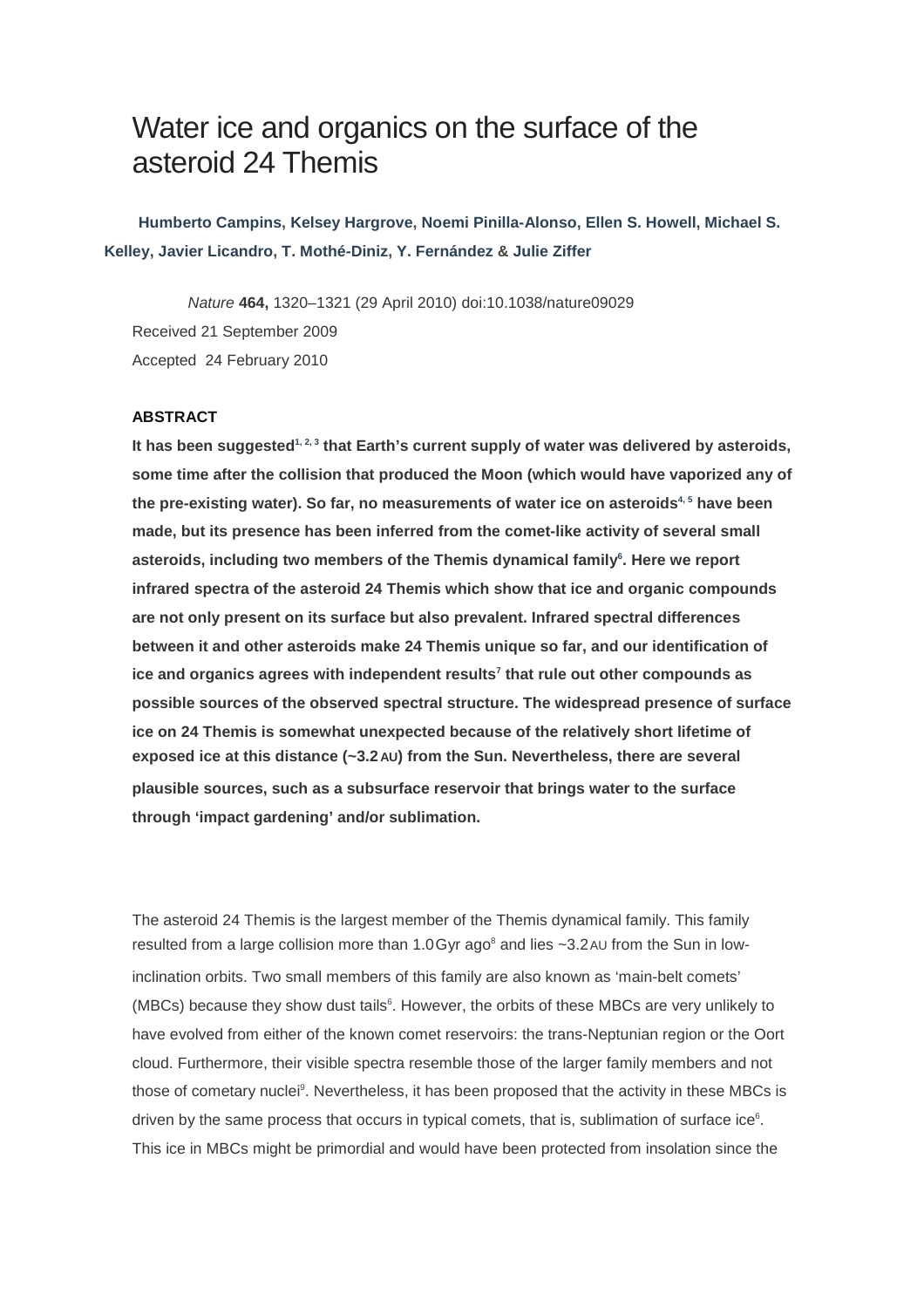time of formation by a poorly conducting surface layer<sup>10</sup>. Sublimation could start with a collision able to penetrate this inactive layer, exposing the ice to sunlight<sup>6</sup>.

The unusual behaviour of these two small family members made the characterization of the surface composition of 24 Themis an important observational priority. Because the near-infrared region can be very diagnostic of the composition of asteroids<sup>11</sup>, we obtained spectroscopy at wavelengths from 2 to 3.6 μm, using NASA's 3.0-m Infrared Telescope Facility on 23 January 2008 UT, over a period of 7h (84% of this asteroid's 8.37-h rotational period). Our infrared reflectance spectra of 24 Themis at four rotational phases are shown in Fig. 1 (details of the data analysis are provided in the Supplementary Information). Our observations show a welldefined 3.1-μm absorption band with a similar shape and depth at all rotational phases. The shape of this absorption in 24 Themis is unique so far. Although many asteroids show absorptions in this region, they are well matched by hydrated minerals<sup>5, 11</sup>. The 24 Themis 3.1μm feature is significantly different from those in other asteroids, in all meteorites and in all plausible mineral samples available<sup>5, 7, 12, 13, 14</sup>. We have modelled the shape of the 3.1-um absorption in this asteroid and we show that it is accurately matched by small ice particles (Supplementary Information). We emphasize that our identification of water ice agrees with independent results that also rule out other compounds as sources of this absorption<sup>7</sup>.



**Figure 1: Rotationally resolved near-infrared reflectance spectra of 24 Themis.** 

The shape and wavelength of the 3.1-μm absorption in this asteroid is interpreted here and in the companion Letter<sup>7</sup> as being due to water ice as opposed to hydrated minerals. There are also absorptions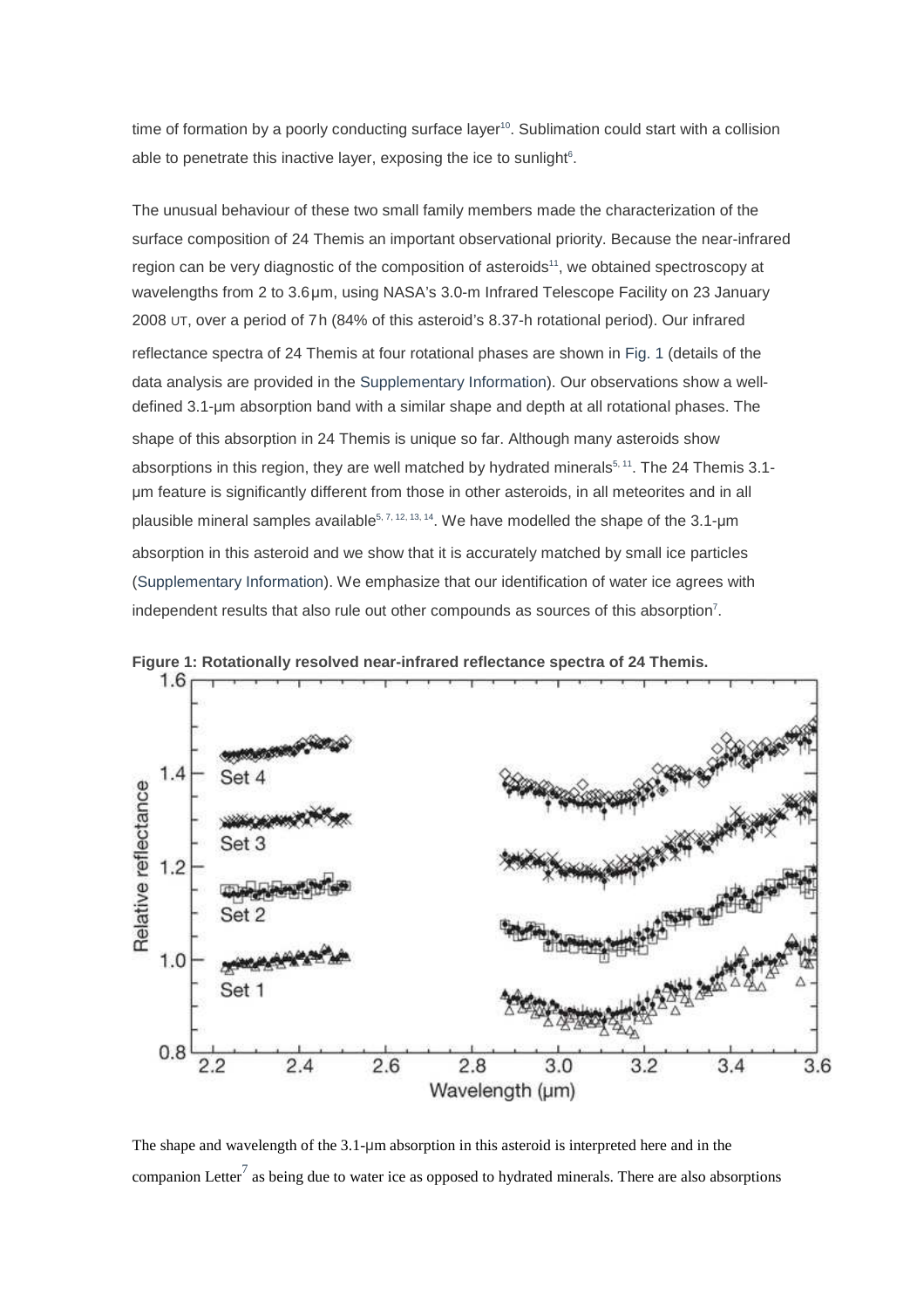in all our spectra between 3.3 and 3.6 $\mu$ m that are closely matched by organic compounds<sup>22</sup>. To facilitate searching for possible rotational variation, we grouped the spectra into four separate time intervals, which are plotted in this figure (open symbols and crosses) along with the mean of all our reflectance spectra (solid dots). To plot the reflectance spectrum, we remove the solar spectrum and any thermal emission; at the longest wavelength, 3.6 μm, the subtracted thermal contribution was approximately 20%. The spectra have been normalized at 2.4 μm and for clarity each set is offset from the previous one by 0.15 in relative reflectance. The uncertainties are only plotted for the mean spectrum; error bars correspond to 1s.d. and the spectral resolution (*λ*/Δ*λ*; *λ*, wavelength) is ~100. We omit the spectral region from 2.45 to 2.83 μm because the Earth's atmosphere is essentially opaque at these wavelengths. We note that the ice and organics absorption bands, at 3.1 μm and between 3.3 and 3.6 μm, preserve their shape and depth throughout the rotation of the asteroid; that is, there is not a significant deviation from the mean in any of the four spectral sets. Hence, the ice and organics are widespread on the surface of this asteroid..

The presence and constant depth of the 3.1-μm absorption in all our spectra suggests that the ice is evenly distributed over the surface. In fact, our rotationally resolved spectra, combined with the orbital coverage reported in the companion Letter<sup>7</sup>, sample the spectra of the entire surface. The global coverage of this asteroid achieved by our spectroscopy is independent of the orientation of its spin axis, which remains uncertain<sup>15</sup>. At first glance, the presence and widespread distribution of surface ice on 24 Themis is unexpected because a layer of dirty ice (that is, ice with the same albedo as the asteroid) would sublimate at a rate of roughly 1 myr<sup>-1</sup> at this heliocentric distance<sup>6, 16</sup>. Furthermore, on typical active comets, such as 9P/Tempel, ice is mainly below the surface and covers only a small fraction of the comet nucleus<sup>17</sup>.

We consider several possible sources of this surface ice on 24 Themis. Stable ice may exist in a subsurface reservoir that is tapped by impact gardening, sublimation or both. Recent work<sup>10</sup> explores the loss rate of buried ice within the top few metres in main-belt asteroids. According to that work, the long-term stability of ice in the shallow subsurface layer  $(-1)$ –10m deep) of Themis family member and MBC 7968 Elst-Pizarro is plausible and may be the source of the current exposed ice that drives its cometary activity. Using the orbital and rotational parameters for 24 Themis, the same model<sup>10</sup> predicts that 24 Themis can also retain shallow subsurface ice over the age of the Solar System. In addition, a subsurface ice reservoir could also be present if 24 Themis underwent differentiation resulting in a rocky core and an ice mantle. This type of differentiation has been experienced by the icy satellites of the giant planets, and possibly by the dwarf planet 1 Ceres<sup>18</sup> and some trans-Neptunian objects<sup>19, 20</sup>. However, as long as the ice is no more than a few metres below the surface, the presence of a differentiated ice mantle would be equivalent to that of the 'buried snow line'<sup>10</sup> for the purposes of explaining our detection.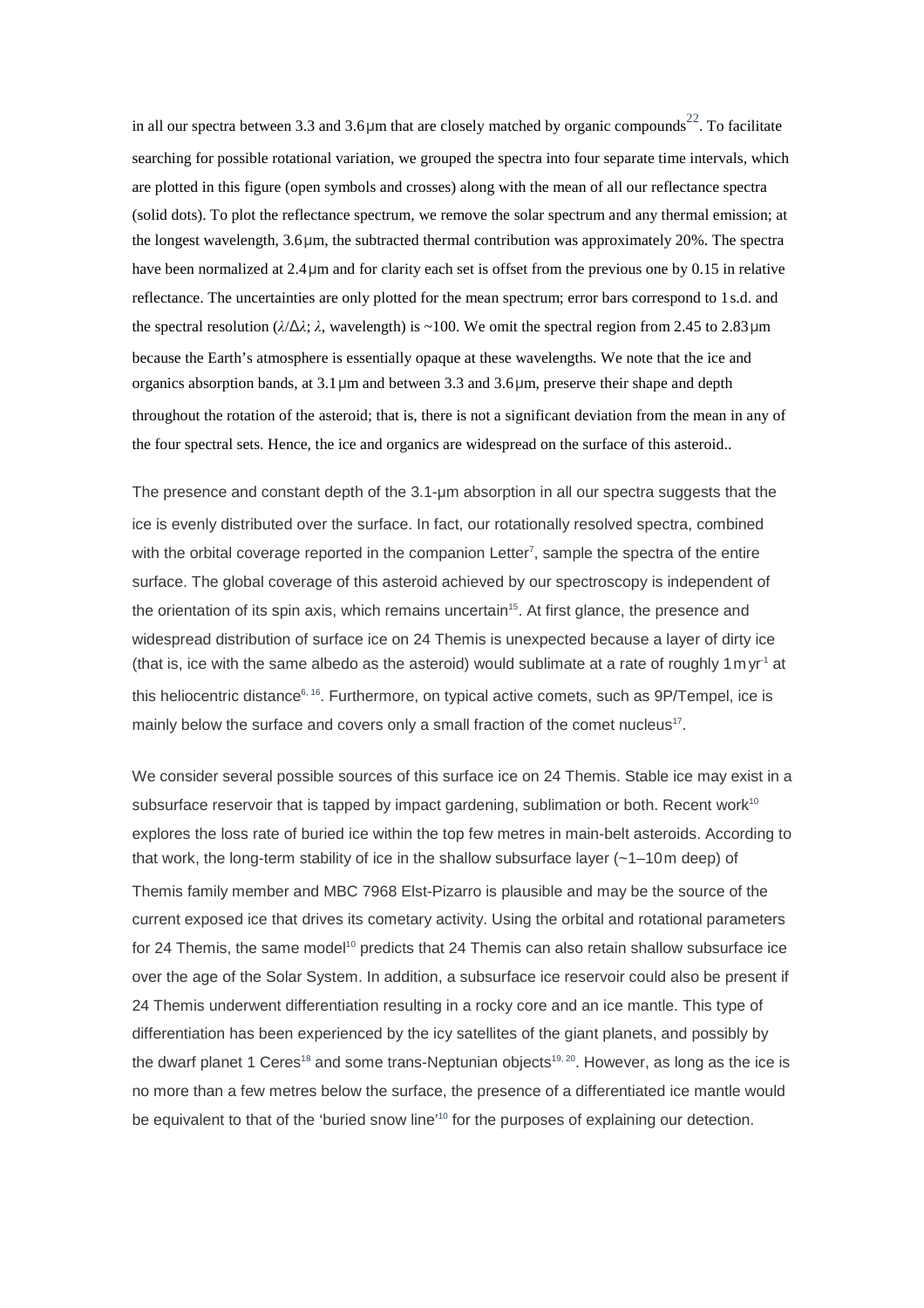A shallow ice reservoir makes our detection of surface ice easier to explain. A plausible mechanism for exposing buried ice is impact gardening, which on the Moon overturns material at a rate of  $1 \text{mGyr}^1$  (ref. 21). Although an impact gardening rate for 24 Themis has not been determined, it is conceivably large enough to expose, or bring close to the surface, sufficient ice to account for our observations (Supplementary Information). In addition to, or instead of, impact gardening, there may be sublimation activity within this asteroid that deposits a thin frost on the surface. Daily or orbital thermal pulses reaching a subsurface layer of ice could produce this sublimation, and frost would form if the resulting water vapour encountered a cold surface (at night time, in winter or at aphelion). Current sublimation activity may be a non-equilibrium process because any ice that might have originally formed within reach of the daily or orbital thermal pulse should have already sublimated<sup>10</sup>. A possible reason for current activity may be a recent change in the obliquity of the spin pole of 24 Themis.

We also considered, but do not favour, a situation in which a recent comet impact coated 24 Themis with ice. An argument against a recent impact is that the dust signature would probably have been detected in the form of a dust band<sup>8</sup>.

Finally, we address the spectral structure beyond 3.3 μm, which is not explained by the presence of ice. Specifically, there are absorptions in all our spectra between 3.3 and 3.6 μm that we can closely match by including organic compounds $^{22}$  in our models (Supplementary Fig. 2). Although some mineral compounds have structure in this spectral region, the best fit by far is obtained when we add organics $^{22}$  to our water-ice model. The same identification of this spectral structure with organic material is made in the companion Letter<sup>7</sup>. The possible presence of organics on this asteroid makes it even more interesting. For example, the most primitive meteorites have abundant organic molecules; hence, the identification and further study of organic compounds in asteroids may help identify the source region of these rare meteorites.

#### **References**

- 1. Mottl, M. J., Glazer, B. T., Kaise, R. I. & Meech, K. J. Water and astrobiology. Chem. Erde Geochem. **67**, 253–282 (2008)
- 1. Show context
- 2. Drake, M. J. & Campins, H. in Asteroids, Comets and Meteorites (eds Lazzaro, D., Ferraz-Mello, S. & Fernández, J. A.) 381–394 (Cambridge Univ. Press, 2006)
- 0. Show context
- 3. Morbidelli, A. et al. Source regions and time scales for the delivery of water to Earth. Meteorit. Planet. Sci. **35**, 1309–1320 (2000)
- 0. ChemPort
- 1. ISI
- 2. Show context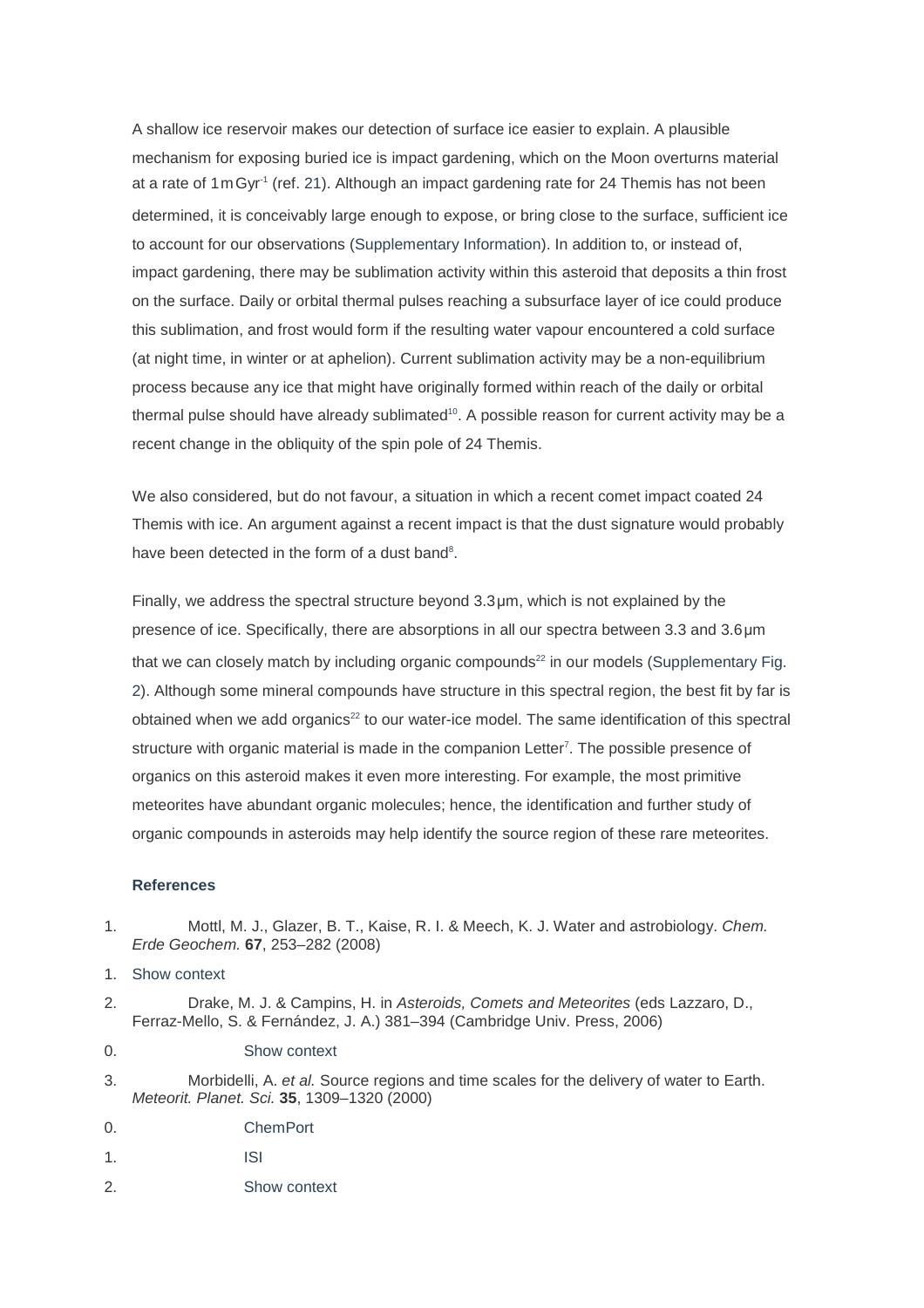- 4. Rivkin, A. S. & Emery, J. P. in Asteroids, Comets, Meteors 2008 abstr. 8099 (Lunar Planet. Inst., 2008)
- 0. Show context
- 5. Milliken, R. & Rivkin, A. Brucite and carbonate assemblages from altered olivine-rich materials on Ceres. Nature Geosci. **2**, 258–261 (2009)
- 0. Article
- 1. Show context
- 6. Hsieh, H. H. & Jewitt, D. A population of comets in the main asteroid belt. Science **312**, 561–563 (2006)
- 0. Show context
- 7. Rivkin, A. S. & Emery, J. P. Detection of ice and organics on an asteroidal surface. Nature doi:10.1038/nature09028 (this issue)
- 0. Article
- 1. Show context
- 8. Nesvorný, D. et al. Origin of the near-ecliptic circumsolar dust band. Astrophys. J. **679**, L143–L146 (2008)
- 0. Show context
- 9. Licandro, J. et al. The nature of active asteroids in the main belt. Bull. Am. Astron. Soc. **39**, 470 (2007)
- 0. Show context
- 10. Schorghofer, N. The lifetime of ice on main belt asteroids. Astrophys. J. **682**, 697–705 (2008)
- 0. Show context
- 11. Rivkin, A. S., Howell, E. S., Vilas, F. & Lebofsky, L. A. in Asteroids III (eds Bottke, W. F., Cellino, A., Paolicchi, P. & Binzel, R. P.) 235–253 (Univ. Arizona Press, 2002)
- 0. Show context
- 12. Pieters, C. M. & Hiroi, T. in Lunar Planet. Sci. XXXV (ed. Mackwell, S. J.) abstr. 1720 (Lunar Planet. Inst., 2004)
- 0. Show context
- 13. Clark, R. N. et al. USGS digital spectral library splib06a (Digital Data Ser. 231, US Geol. Survey, 2007)
- 0. Show context
- 14. Baldridge, A. M., Hook, S. J., Grove, C. I. & Rivera, G. The ASTER spectral library version 2.0. Remote Sens. Environ. **113**, 711–715 (2009)

0. Show context

15. Blanco, C. & Riccioli, D. Pole coordinates and shape of 30 asteroids. Astron. Astrophys. Suppl. Ser. **131**, 385–394 (1998)

0. Show context

- 16. Lebofsky, L. Stability of frosts in the solar system. Icarus **25**, 205–217 (1975)
- 0. ChemPort
- 1. ISI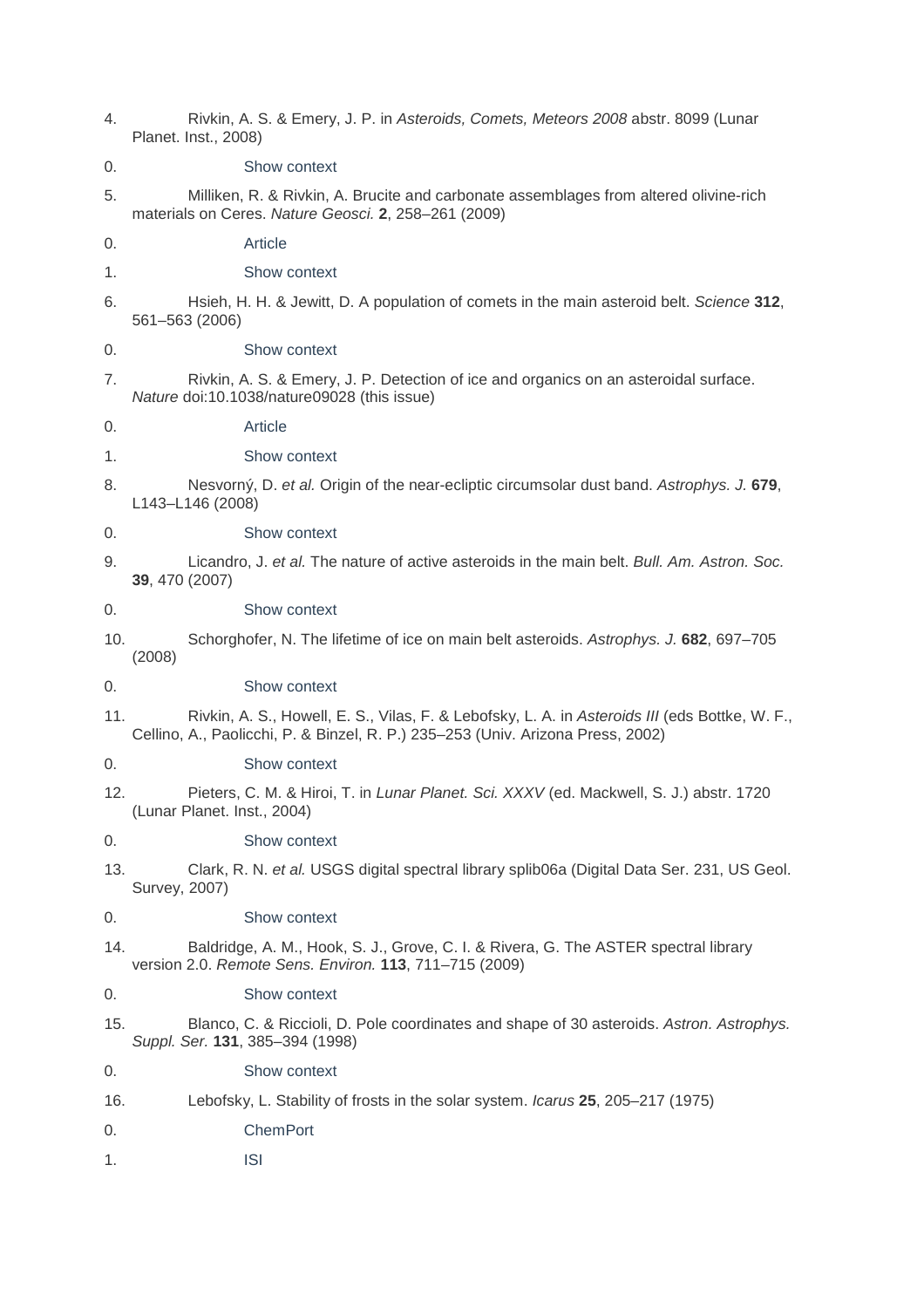- 2. Article
- 3. Show context
- 17. Sunshine, J. et al. Exposed water ice deposits on the surface of comet 9P/Tempel 1. Science **311**, 1453–1455 (2006)
- 0. Show context
- 18. Thomas, P. C. et al. Differentiation of the asteroid Ceres as revealed by its shape. Nature **437**, 224–226 (2005)
- 0. ChemPort
- 1. PubMed
- 2. Article
- 3. Show context
- 19. McKinnon, W. B., Prialnik, D., Stern, S. A. & Coradini, A. in The Solar System Beyond Neptune (eds Barucci, M. A., Boehnhardt, H., Cruikshank, D. P. & Morbidelli, A.) 213–241 (Univ. Arizona Press, 2008)
- 0. Show context
- 20. Pinilla-Alonso, N. et al. The surface of (136108) Haumea (2003  $EL_{61}$ ), the largest carbon-depleted object in the trans-Neptunian belt. Astron. Astrophys. **496**, 547–556 (2009)
- 0. Show context
- 21. Heiken, G. H., Vaniman, D. T. & French, B. M. Lunar Sourcebook: A User's Guide to the Moon 736 (Cambridge Univ. Press, 1991)

#### 0. Show context

- 22. Khare, B. N. et al. Production and optical constraints of ice tholin from charged particle irradiation of (1:6) C<sub>2</sub>H<sub>6</sub>/H<sub>2</sub>O at 77 K. *Icarus* **103**, 290–300 (1993)
- 0. ChemPort
- 1. ISI
- 2. Article

3. Show context

Download references

### **Acknowledgements**

H.C. and K.H. are visiting astronomers at the Infrared Telescope Facility (IRTF), which is operated by the University of Hawaii under cooperative agreement no. NCC 5-538 with NASA. All the observations used in this publication were obtained at the IRTF. H.C. acknowledges support from NASA's Planetary Astronomy programme and from the US National Science Foundation. H.C. was a visiting Fulbright Scholar at the "Instituto de Astrofísica de Canarias" in Tenerife, Spain, and a visiting astronomer at Observatoire de la Côte d'Azur, Nice, France. J.L. acknowledges support from the Spanish 'Ministerio de Ciencia e Innovación'. T.M.-D. was supported by the Conselho Nacional de Desenvolvimento Cientifico e Tecnologico and by the